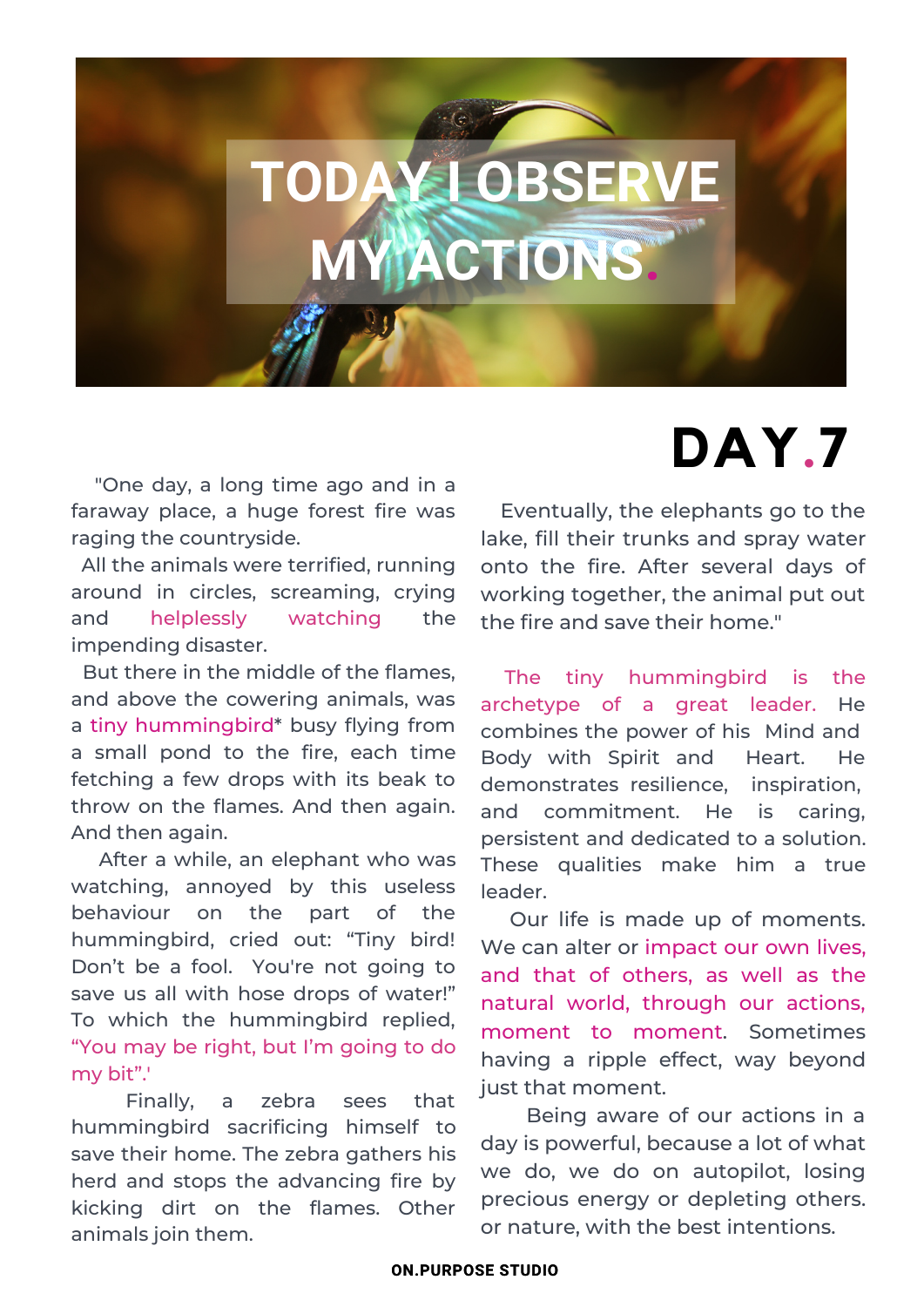# **DAY.7**

Phrase of the day: 'Today I observe my actions'

W*rite this phrase in your journal.*

#### PRACTICE: WHAT ARE YOUR HABITS?

Our daily repetitive thoughts, actions, and reactions become our habits, consciously or unconsciously.

Today we invite you to focus your attention on what you daily do and ask yourself: How does it make me feel? Does it help me? Is it something I want to do? And if not, awareness is the first step towards changing unwanted habits.

At the end of your day, write down what you have done today? How did you allocate your time? Your energy? Your money?

Think about the following 3 questions:

1. What are your habits when you wake up? In which order do you do your things? How much time does it take you?

2. What are your habits when you are working? Where do you sit? Do you take breaks? Are you working on your laptop? On paper? Or on your phone? Are you in meetings? Are you being distracted? By what?

3. What do you do at the end of the day? The last 2 hrs before you go sleep? Are you still busy? Are you winding down gradually? What do you do the last before you fall asleep?

To start shifting habits use the HABIT TRACKER on the next page.